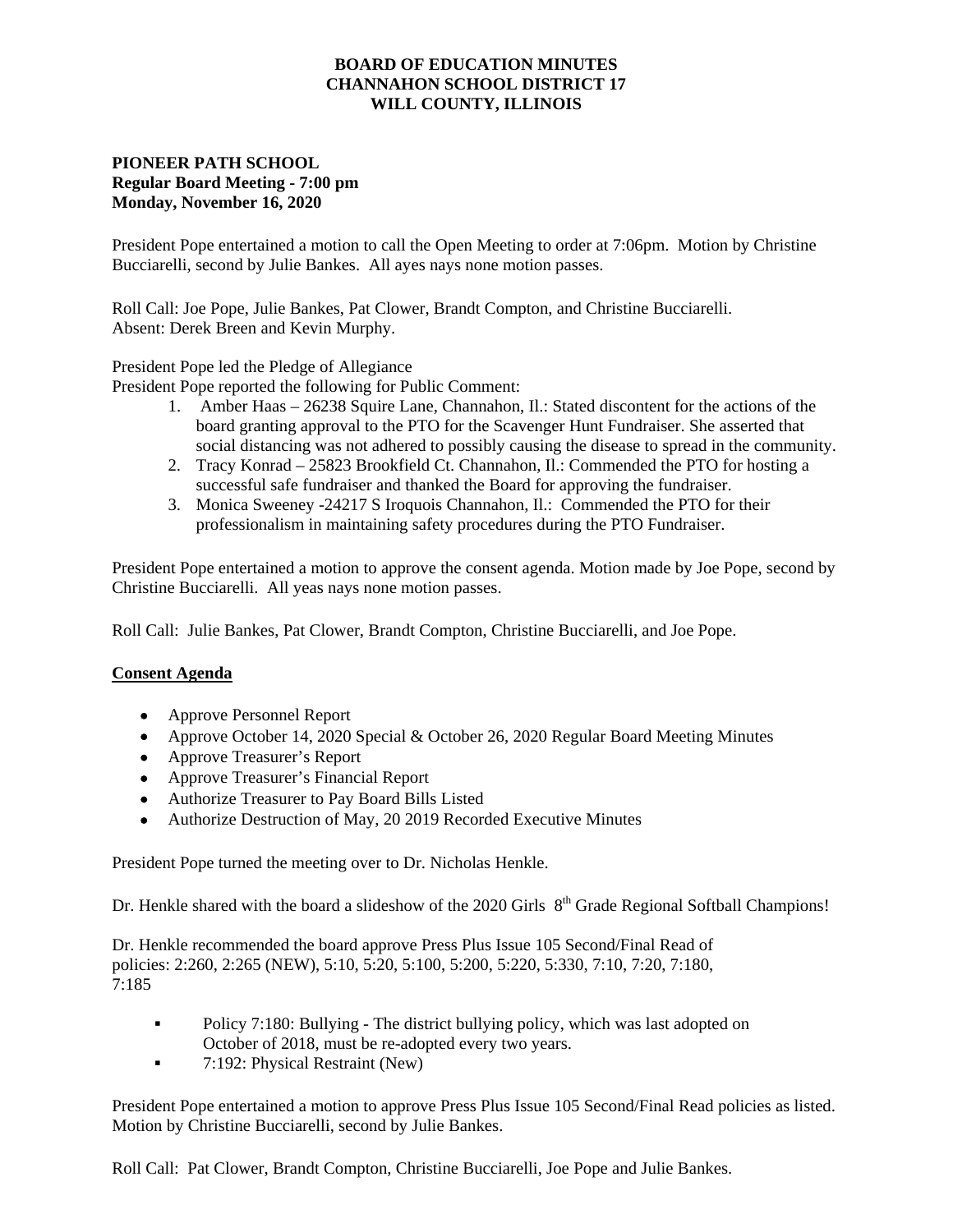President Pope entertained a motion to approve Laura DuBois as the Discrimination Officer and Title 9 Officer. Motion by Joe Pope, second by Brandt Compton. All ayes nays none motion passes.

Roll Call: Brandt Compton, Christine Bucciarelli, Joe Pope, Julie Bankes, and Pat Clower.

Dr. Henkle recommended the board approve two additional long-term "Utility Substitute" positions for the 2020-2021 school year. President Pope entertained a motion to approve two additional long-term "Utility Substitute" positions for the 2020-2021 school year. Motion by Pat Clower, second by Christine Buciarrelli. All ayes nays none motion passes.

Roll Call: Christine Bucciarelli, Joe Pope, Julie Bankes, Pat Clower, and Brandt Compton.

Dr. Henkle reviewed the Illinois Report Card and recommended the board approve the Channahon School District 17 School Report Card. President Pope entertained a motion to approve the Channahon School District 17 School Report Card. Motion by Christine, second by Joe Pope. All ayes nays none motion passes.

Roll Call: Joe Pope, Julie Bankes, Pat Clower, Brandt Compton, and Christine Bucciarelli.

School Principals gave a presentation on the School Improvement Action Plan and MAP Assessment Data.

Dr. Henkle updated the board on Covid-19 planning in Channahon School District 17. Dr. Henkle will continue to monitor the numbers through the upcoming Holidays.

President Pope handed the meeting over to Mr. Schroeder for the Administrative Report.

Mr. Schroeder recommended the board adopt the Resolution of Channahon School District 17, Will County, Illinois, Estimating the Levy of Taxes for the Year 2020. President Pope entertained a motion to adopt the Resolution of Channahon School District 17, Will County, Illinois, Estimating the Levy of Taxes for the Year 2020. Motion by Julie Bankes, second by Pat Clower. All ayes nays none motion passes.

Roll Call: Julie Bankes, Pat Clower, Brandt Compton, Christine Bucciarelli, and Joe Pope.

Mr. Schroeder recommended the board accept and approve the proposal of McGrath Office Equipment for the purchase of two Savin MP 6503 Digital Imaging Systems for the amount of \$11,458 each including relocation, set-up, and disposal of the two Savin 9060 Copiers. President Pope entertained a motion to accept and approve the proposal of McGrath Office Equipment for the purchase of two Savin MP 6503 Digital Imaging Systems for the amount of \$11,458 each including relocation, set-up, and disposal of the two Savin 9060 Copiers. Motion by Joe Pope, second by Christine Bucciarelli. All ayes nays none motion passes.

Roll Call: Pat Clower, Brandt Compton, Christine Bucciarelli, Joe Pope, and Julie Bankes.

Mr. Schroeder recommended the board continue the service contract with McGrath Office Equipment. Board directed Mr. Schroeder to bring back for action at the November 16, 2020 board meeting.

Mr. Schroeder recommended the board accept and approve the 24 month copier service contract proposal from McGrath Office Equipment for the amount of \$30,607 for 7.2 million copies beginning July 1, 2021 through June 30, 2023. President Pope entertained a motion to accept and approve the 24 month copier service contract proposal from McGrath Office Equipment for the amount of \$30,607 for 7.2 million copies beginning July 1, 2021 through June 30, 2023. Motion by Pat Clower, second by Joe Pope, all ayes nays none motion passes.

Roll Call: Brandt Compton, Christine Bucciarelli, Joe Pope, Julie Bankes, and Pat Clower.